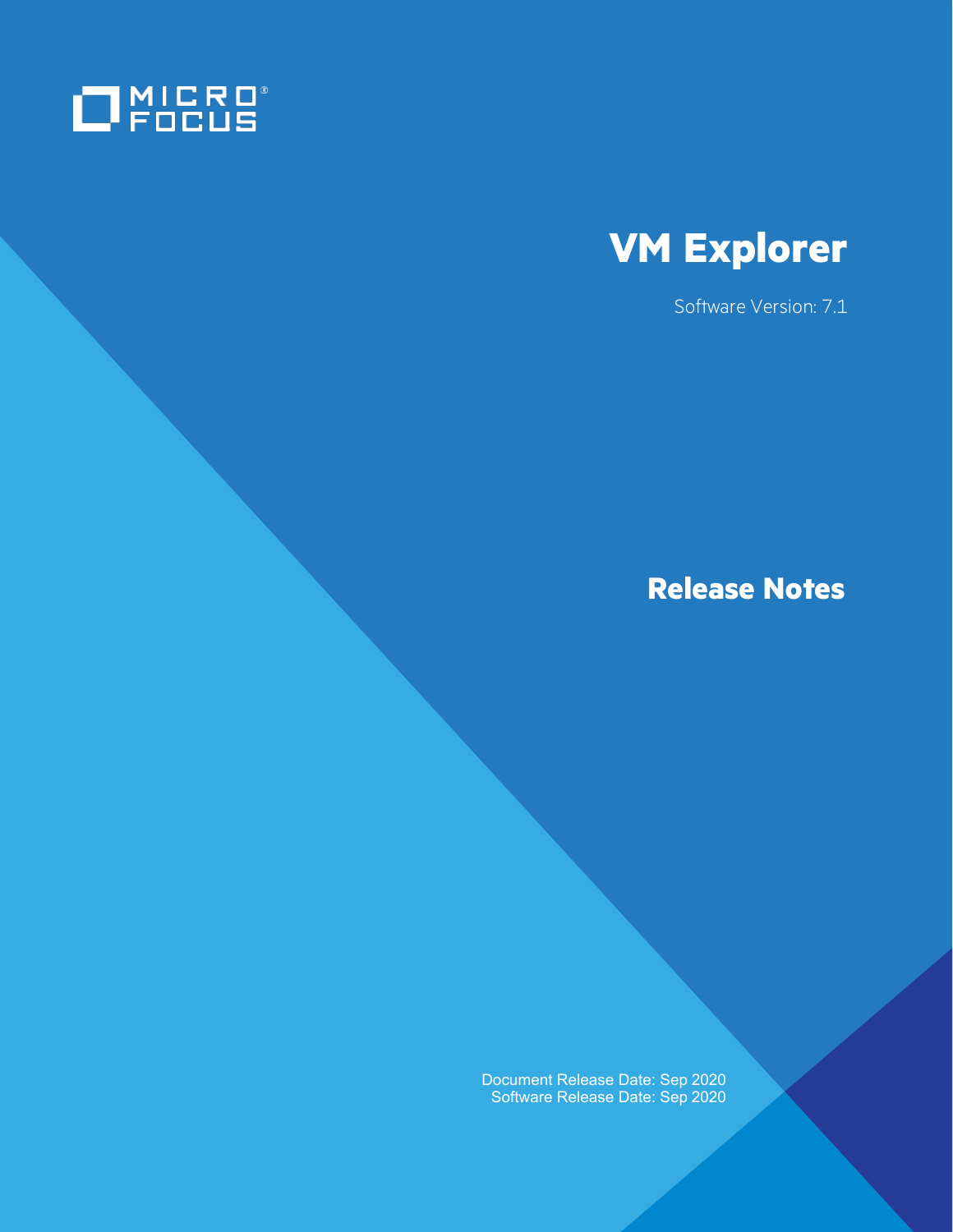### **Legal notices**

#### **Warranty**

The only warranties for products and services of Micro Focus and its affiliates and licensors ("Micro Focus") are set forth in the express warranty statements accompanying such products and services. Nothing herein should be construed as constituting an additional warranty. Micro Focus shall not be liable for technical or editorial errors or omissions contained herein. The information contained herein is subject to change without notice.

### **Restricted rights legend**

Confidential computer software. Except as specifically indicated otherwise, a valid license from Micro Focus is required for possession, use or copying. Consistent with FAR 12.211 and 12.212, Commercial Computer Software, Computer Software Documentation, and Technical Data for Commercial Items are licensed to the U.S. Government under vendor's standard commercial license.

### **Copyright notice**

© Copyright 2009-2020 Micro Focus or one of its affiliates

#### **Trademark notices**

Adobe® and Acrobat® are trademarks of Adobe Systems Incorporated.

AMD, the AMD Arrow symbol and ATI are trademarks of Advanced Micro Devices, Inc.

Citrix® and XenDesktop® are registered trademarks of Citrix Systems, Inc. and/or one more of its subsidiaries, and may be registered in the United States Patent and Trademark Office and in other countries.

Google™ and Google Maps™ are trademarks of Google Inc.

Intel®, Itanium®, Pentium®, and Intel® Xeon® are trademarks of Intel Corporation in the U.S. and other countries.

iPad® and iPhone® are trademarks of Apple Inc.

Java is a registered trademark of Oracle and/or its affiliates.

Linux® is the registered trademark of Linus Torvalds in the U.S. and other countries.

Microsoft®, Windows®, Lync®, Windows NT®, Windows® XP, Windows Vista® and Windows Server® are either registered trademarks or trademarks of Microsoft Corporation in the United States and/or other countries.

NVIDIA® is a trademark and/or registered trademark of NVIDIA Corporation in the U.S. and other countries.

Oracle is a registered trademark of Oracle Corporation and/or its affiliates.

Red Hat® is a registered trademark of Red Hat, Inc. in the United States and other countries.

SAP® is the trademark or registered trademark of SAP SE in Germany and in several other countries.

UNIX® is a registered trademark of The Open Group.

### **Documentation updates**

The title page of this document contains the following identifying information:

- Software Version number, which indicates the software version.
- Document Release Date, which changes each time the document is updated.
- Software Release Date, which indicates the release date of this version of the software.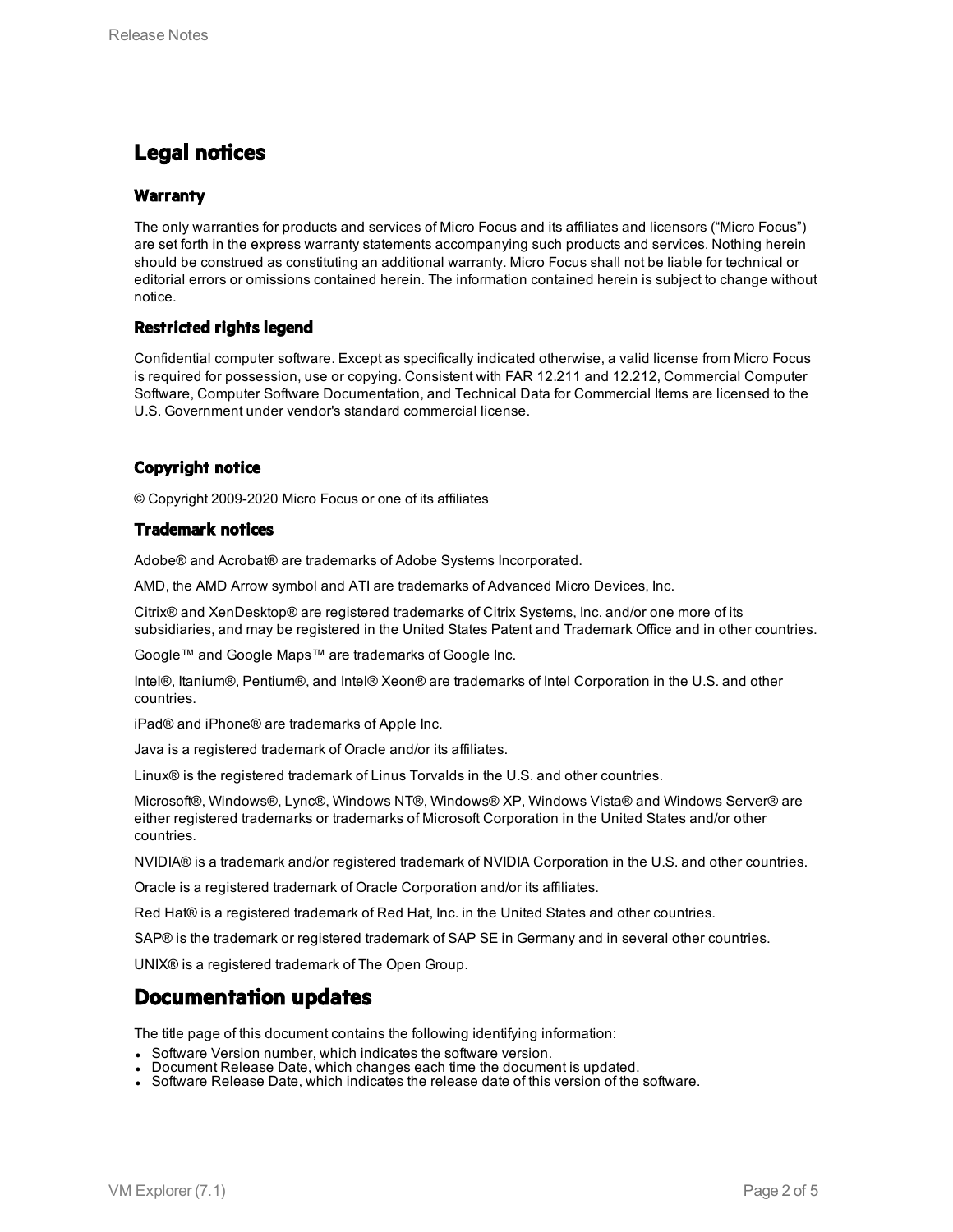To verify you are using the most recent edition of a document, go to [https://softwaresupport.softwaregrp.com/group/softwaresupport/search-result?doctype=manuals?keyword=.](https://softwaresupport.softwaregrp.com/group/softwaresupport/search-result?doctype=manuals?keyword=)

This site requires that you register for a Passport and sign in. To register for a Passport ID, go to <https://cf.passport.softwaregrp.com/hppcf/login.do>.

Or click the **Register** link at the top of the Software Support page.

You will also receive updated or new editions if you subscribe to the appropriate product support service. Contact your sales representative for details.

### **Support**

Visit the Software Support Online web site at <https://softwaresupport.softwaregrp.com/>.

This web site provides contact information and details about the products, services, and support that offers.

online support provides customer self-solve capabilities. It provides a fast and efficient way to access interactive technical support tools needed to manage your business. As a valued support customer, you can benefit by using the support web site to:

- Search for knowledge documents of interest
- Submit and track support cases and enhancement requests
- Manage software licenses
- Download new versions of software or software patches
- Access product documentation
- Manage support contracts
- Look up support contacts
- Review information about available services
- Enter into discussions with other software customers
- Research and register for software training

Most of the support areas require you to register as a Passport user and sign in. Many also require a support contract.

To register for a Passport ID, go to [https://cf.passport.softwaregrp.com/hppcf/login.do.](https://cf.passport.softwaregrp.com/hppcf/login.do)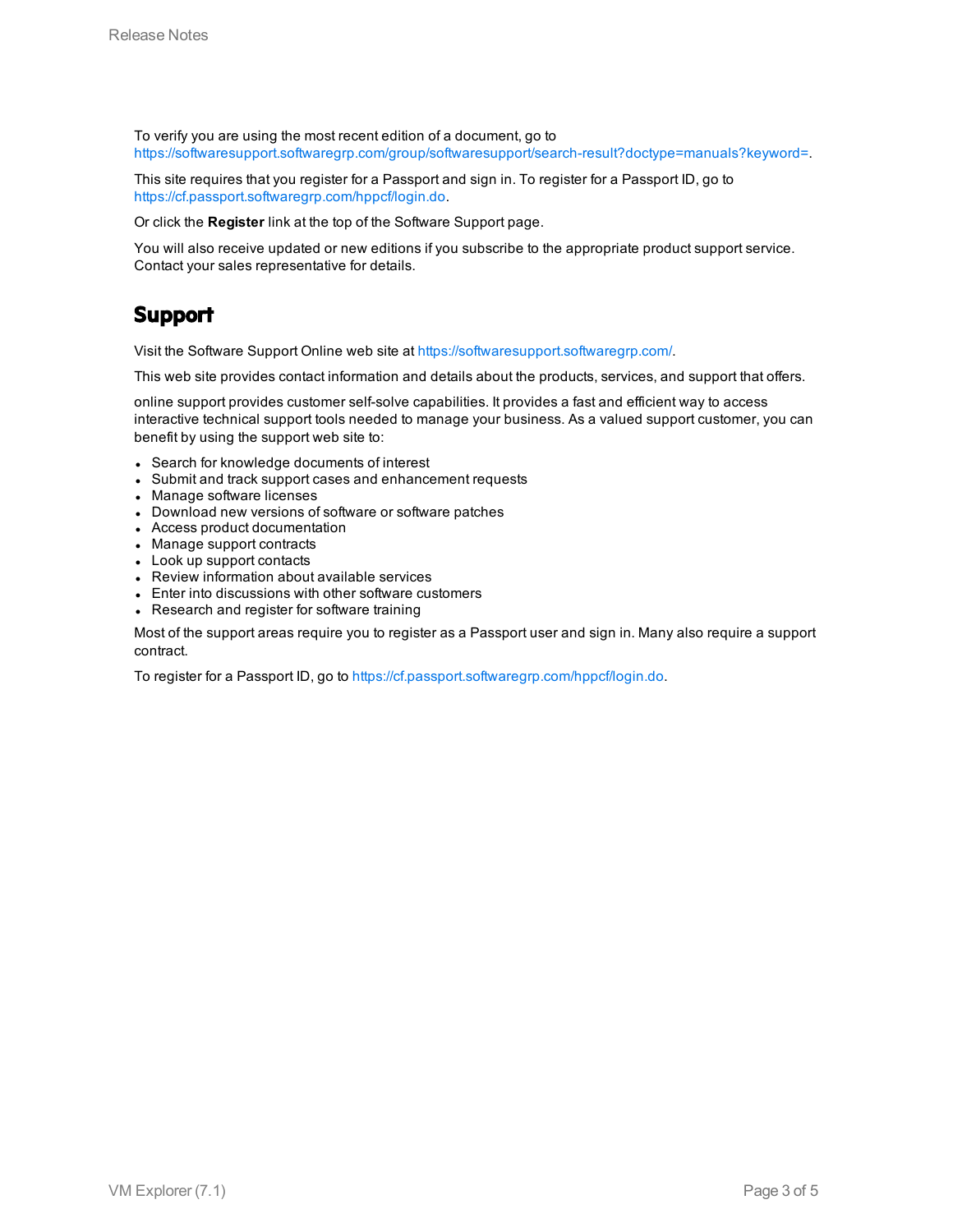## **VM Explorer Release Notes**

**Software version:** 7.1

**Publication date:** June 2018

This document is an overview of the changes made to VM Explorer for the 7.1 release. For more information about which VM Explorer version is best suited to your needs, consult our website, at [https://software.microfocus.com/en-us/products/vm-server-backup/overview.](https://software.microfocus.com/en-us/products/vm-server-backup/overview)

## **New Features in This Release**

VM Explorer 7.1 provides you with a number of enhancements and fixes designed to help you expand your storage capabilities and better perform your tasks.

The following enhancements are supported only by using 7.1.3 patch. It includes all fixes and enhancements of 7.1.2 release:

- Support of vSphere 7.0 (VMWare ESXi 7.0, vCenter 7.0, vCSA 7.0)
- Support of Hyper-V 2019 on Windows server 2019 l
- Support of secure SMTP with TLS 1.2 to send out email notifications

The enhancements in VM Explorer 7.1.2 include support for the following:

- VMWare vSphere 6.7
- 3PAR 3.3.1 l

### **Fixed Defects in This Release**

The following defect has been resolved in the VM Explorer 7.1.2 release. For more information about fixed defects, contact your Support representative directly.

#### **QCCR number:** QCIM2A78860

**Title:** Browsing exchange database files was not possible.

**Description:** During the individual recovery of exchange items, browsing the exchange database items failed with exception "Exception in AuthenticateAndGetJobResult: Unable to cast object of type 'System.Collections.Generic.List". The algorithm is updated to browse and read the database file [items.](https://softwaresupport.softwaregrp.com/obsolescence-migrations)

### **Obsolescence Plans**

To keep up to date with VM Explorer obsolescence plans, visit https://softwaresupport.softwaregrp.com/obsolescence-migrations.